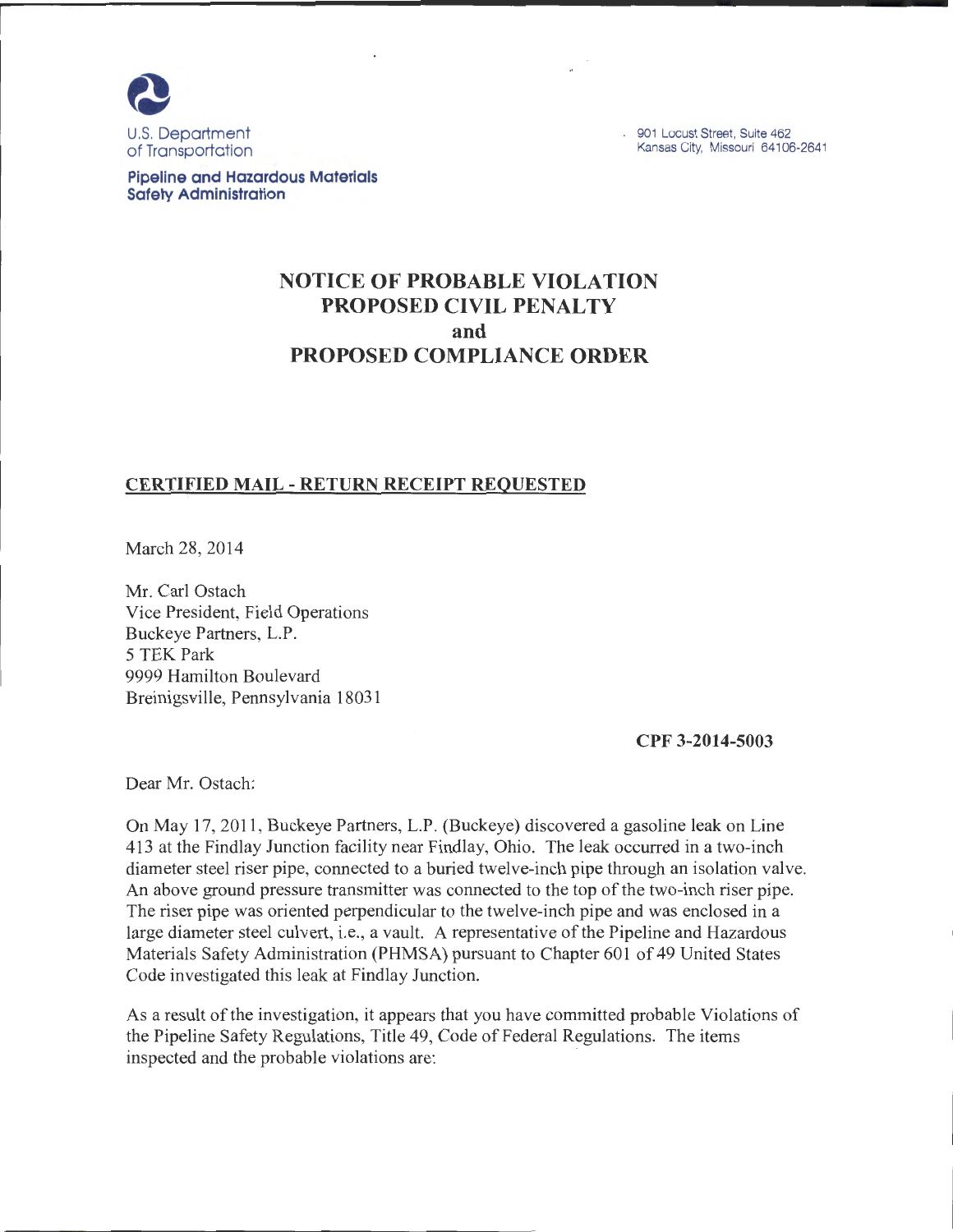## 1. §195.581 Which pipelines must I protect against atmospheric corrosion and what coating material may I use?

## (a) You must clean and coat each pipeline or portion of pipeline that is exposed to the atmosphere, except pipelines under paragraph (c) of this section.

Buckeye failed to clean and coat each pipeline or portion of the pipeline that is exposed to the atmosphere. Specifically, Buckeye did not clean and coat a two-inch diameter steel riser pipe, connected to a buried twelve-inch pipe through an isolation valve to protect against corrosion. The pipe was installed in 1997 and, per a metallurgical analysis, the leak was caused by external pitting corrosion on the exterior of the two-inch uncoated pipe. In addition to the leaking corroded area, the metallurgical analysis report documented many relatively large and deep pits on the riser with the deepest pits being 71% of the nominal wall thickness. The two-inch riser pipe was installed in a vault that was exposed to the atmosphere with a soil-to-air interface present; therefore, the exceptions in§ 195.581(c) do not apply.

#### 2. §195.583 What must I do to monitor atmospheric corrosion control?

## (b) During inspections you must give particular attention to pipe at soil-to-air interfaces, under thermal insulation, under disbonded coatings, at pipe supports, in splash zones, at deck penetrations, and in spans over water.

Buckeye failed to properly monitor atmospheric corrosion of its pipe at a soil-to-airinterface. Specifically, on August 4, 2010, Buckeye did not perform an adequate inspection of riser pipes exposed to the atmosphere in five vaults at the Findlay Junction facility. The riser pipes in the vaults contained soil-to-air interfaces. One of the riser pipes had a corrosion failure that resulted in a product release on May 17, 2011 . The August 4, 2010, inspection documented on Buckeye's *Triennial Visual Inspection Form* indicated on the Riser Condition section of the form completed as "Air-Ground interface coating in good condition" and "No rust visible." However, during the onsite failure investigation, less than a year later, PHMSA observed that none of the riser pipes in the five vaults at Findlay Junction facility were coated and rust was visually present. The metallurgical report of the failed riser pipe documented areas of thick corrosion deposits, deep pits and no coating or paint present.

#### 3. §195.505 Qualification program.

### Each operator shall have and follow a written qualification program. The program shall include provisions to:

(d) Evaluate an individual if the operator has reason to believe that the individual's performance of a covered task contributed to an accident as defined in Part 195;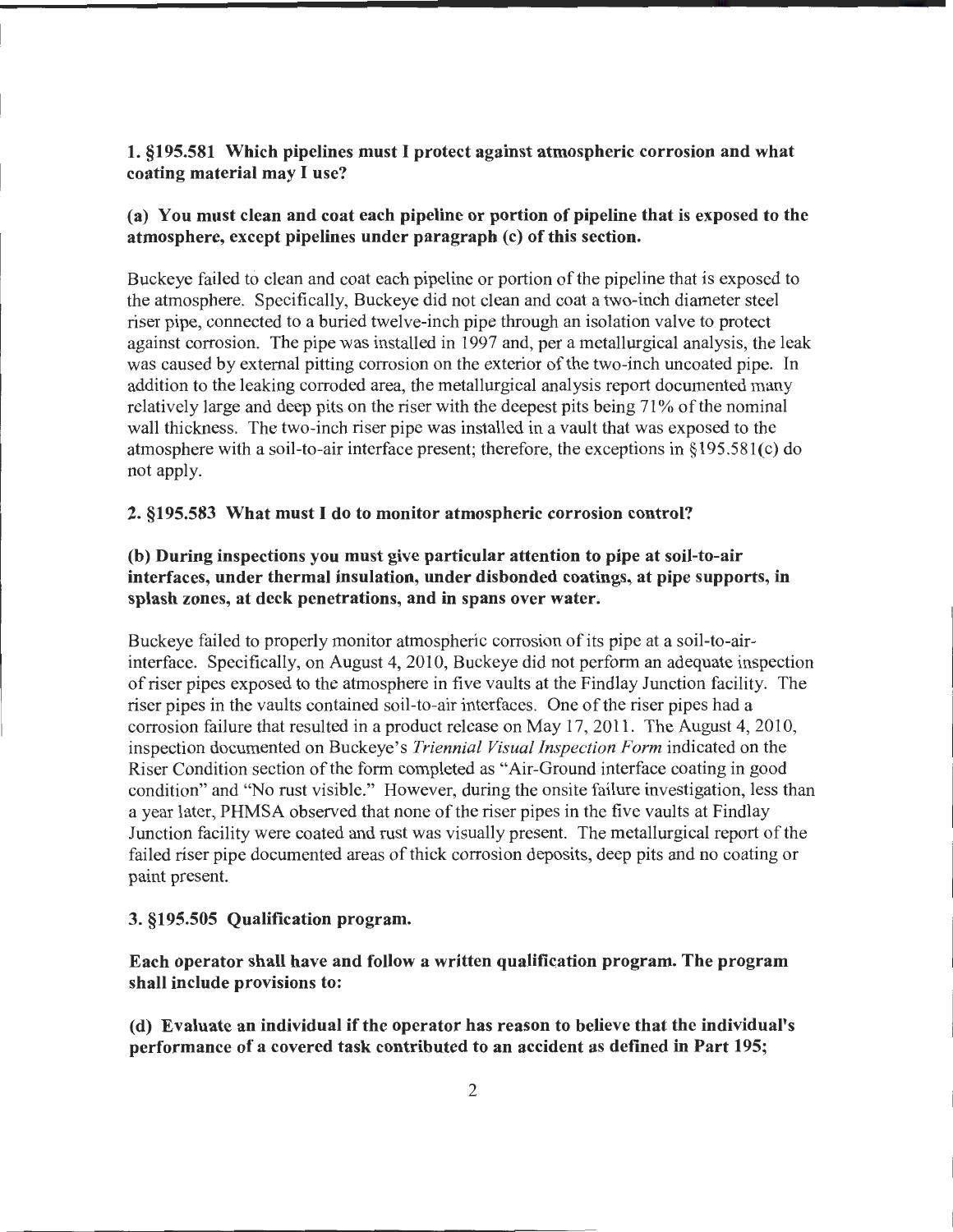Buckeye failed to properly evaluate an individual that it had reason to believe contributed to an accident through the performance of a covered task. Specifically, following the discovery of a corrosion caused leak at the Findlay Junction facility, Buckeye did not evaluate in a timely manner a single employee regarding performance of covered task 001019 "Inspect Normally Exposed Pipe." On August 10, 2011, and repeatedly on December 7, 2011, and March 19, 2012, PHMSA made email information requests associated with the provisions of Buckeye's Operator Qualification plan. None of these information requests resulted in evaluation information being provided for this single employee. The atmospheric corrosion inspection on August 4, 2010, was inadequate and external pitting corrosion was the cause of the May 17, 2011 , leak. The metallurgical report documented that there was no evidence of accelerated corrosion mechanisms such as bacteria or microbial-influenced corrosion (MIC) that played a role in the leak. On June 27, 2012, Buckeye completed the accident investigation and concluded that an inadequate inspection of the covered task on August 4, 2010, was a causal factor in the pipe failure. An additional email request was made and an answer received on June 24, 2013, indicating that an evaluation had still not been completed.

#### Proposed Civil Penalty

Under 49 United States Code, § 60122, you are subject to a civil penalty not to exceed \$200,000 per violation per day the violation persists up to a maximum of \$2,000,000 for a related series of violations. For violations occurring prior to January 4, 2012, the maximum penalty may not exceed \$100,000 per violation per day, with a maximum penalty not to exceed \$1,000,000 for a related series of violations. The Compliance Officer has reviewed the circumstances and supporting documentation involved in the above probable violations and has recommended that you be preliminarily assessed a civil penalty of \$271,300 as follows:

| Item number | <b>PENALTY</b> |
|-------------|----------------|
|             | \$123,800      |
|             | \$100,000      |
| З           | \$47,500       |

#### Proposed Compliance Order

With respect to items 2 and 3 pursuant to 49 United States Code § 60118, the Pipeline and Hazardous Materials Safety Administration proposes to issue a Compliance Order to Buckeye Partners. Please refer to the *Proposed Compliance Order,* which is enclosed and made a part of this Notice.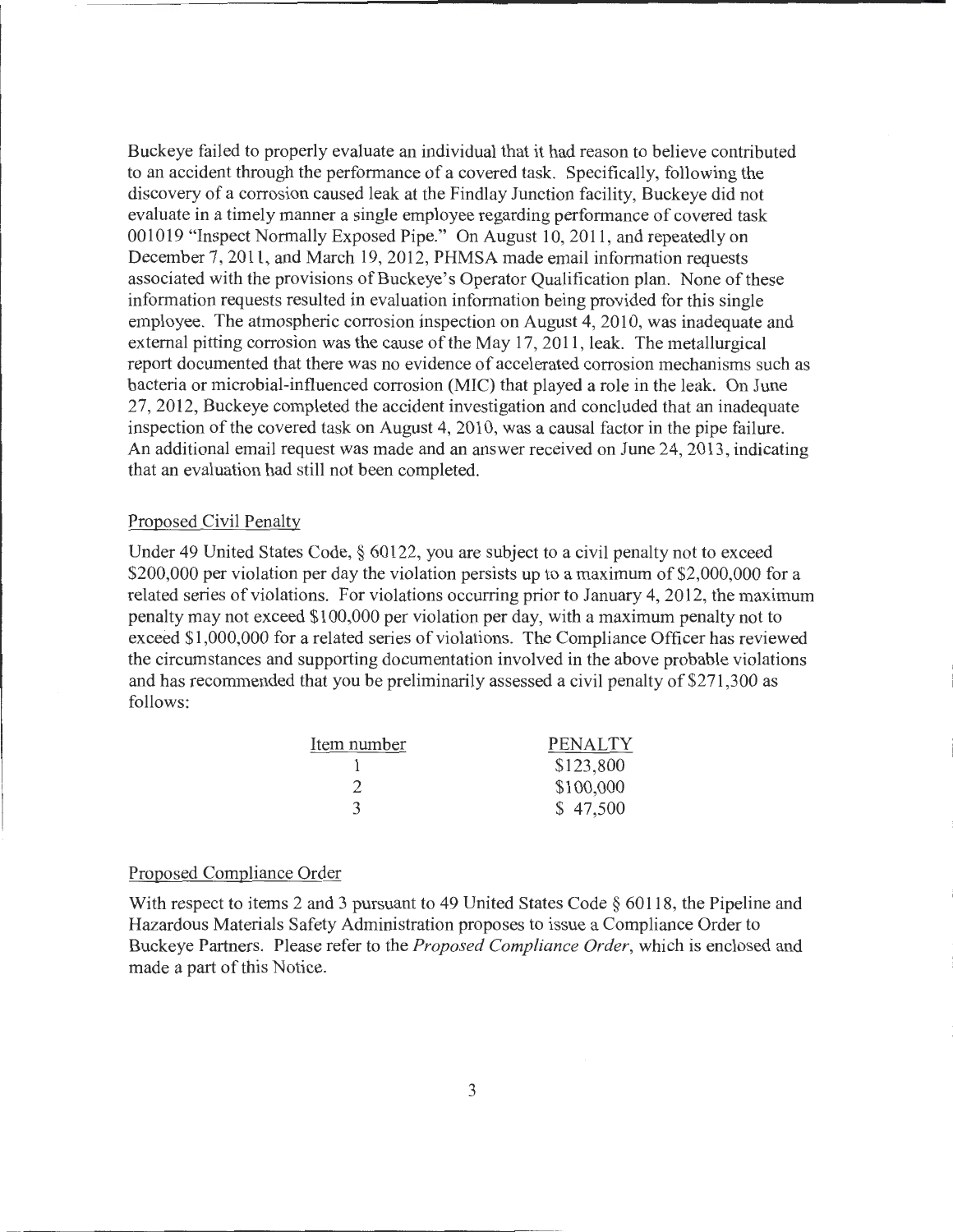#### Response to this Notice

Enclosed as part of this Notice is a document entitled *Response Options for Pipeline Operators in Compliance Proceedings.* Please refer to this document and note the response options. Be advised that all material you submit in response to this enforcement action is subject to being made publicly available. If you believe that any portion of your responsive material qualifies for confidential treatment under 5 U.S.C. 552(b), along with the complete original document, you must provide a second copy of the document with the portions you believe qualify for confidential treatment redacted and an explanation of why you believe the redacted information qualifies for confidential treatment under 5 U.S.C. 552(b). If you do not respond within thirty (30) days of receipt of this Notice, this constitutes a waiver of your right to contest the allegations in this Notice and authorizes the Associate Administrator for Pipeline Safety to find facts as alleged in this Notice without further notice to you and to issue a Final Order.

In your correspondence on this matter, please refer to **CPF 3-2014-5003** and for each document you submit, please provide a copy in electronic format whenever possible.

Sincerely,

Linda Laug

Linda Daugherty Director, Central Region Pipeline and Hazardous Materials Safety Administration

Enclosures: *Proposed Compliance Order Response Options for Pipeline Operators in Compliance Proceedings*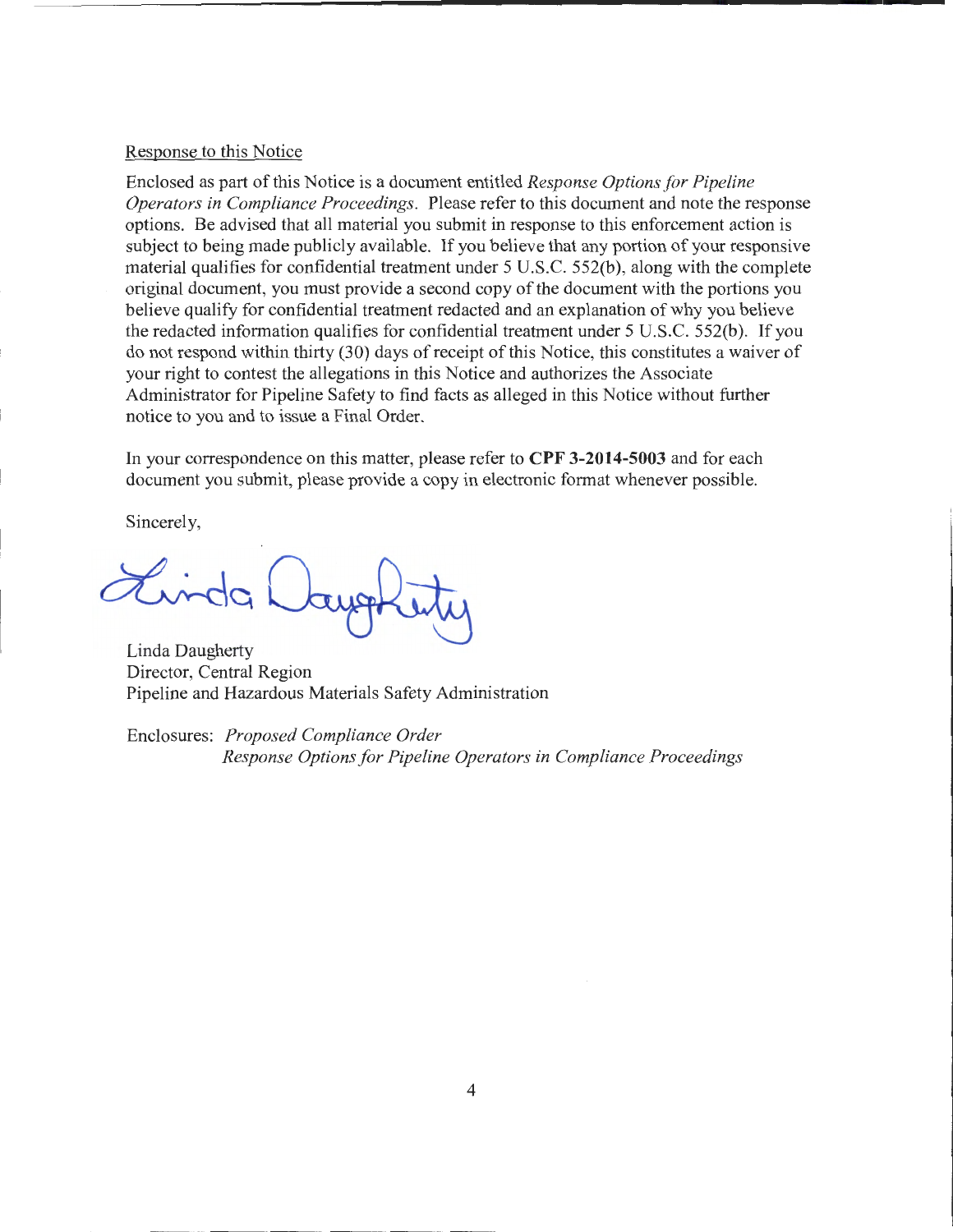# **PROPOSED COMPLIANCE ORDER**

Pursuant to 49 United States Code§ 60118, the Pipeline and Hazardous Materials Safety Administration (PHMSA) proposes to issue to Buckeye Partners, L.P. (Buckeye) a Compliance Order incorporating the following remedial requirements to ensure the compliance of Buckeye with the pipeline safety regulations:

- 1. In regard to Item 2 of the Notice pertaining to inadequate atmospheric corrosion inspection, all facilities (whether located at the Findlay Junction facility or another location) that were last inspected by employee number 4496 for atmospheric corrosion shall be re-inspected using a different qualified individual knowledgeable in corrosion control. These reinspections must be completed within six months of the date of the Final Order. PHMSA will receive copies of the completed Triennial Visual Inspection Forms or any form that is used to document these re-inspections along with the associated individual name and qualification information completing the re-inspection work.
- 2. In regard to Item 3 of the Notice pertaining to evaluation of an individual employee, re-evaluate the employee completing the August 4, 2010, Task 001019 "Inspecting Normally Exposed Pipe" inspection and submit documentation of the re-evaluation within thirty (30) days of the date of the Final Order. If the individual is no longer required to perform this task, submit documentation within thirty (30) days of the date of the Final Order verifying the individual's status related to this OQ task and identify when this status change occurred.
- 3. It is requested (not mandated) that Buckeye maintain documentation of the safety improvement costs associated with fulfilling this Compliance Order and submit the total to Ms. Linda Daugherty, Director, Central Region, Pipeline and Hazardous Materials Safety Administration. It is requested that these costs be reported in two categories: 1) total cost associated with preparation/revision of plans, procedures, studies and analyses, and 2) total cost associated with replacements, additions and other changes to pipeline infrastructure.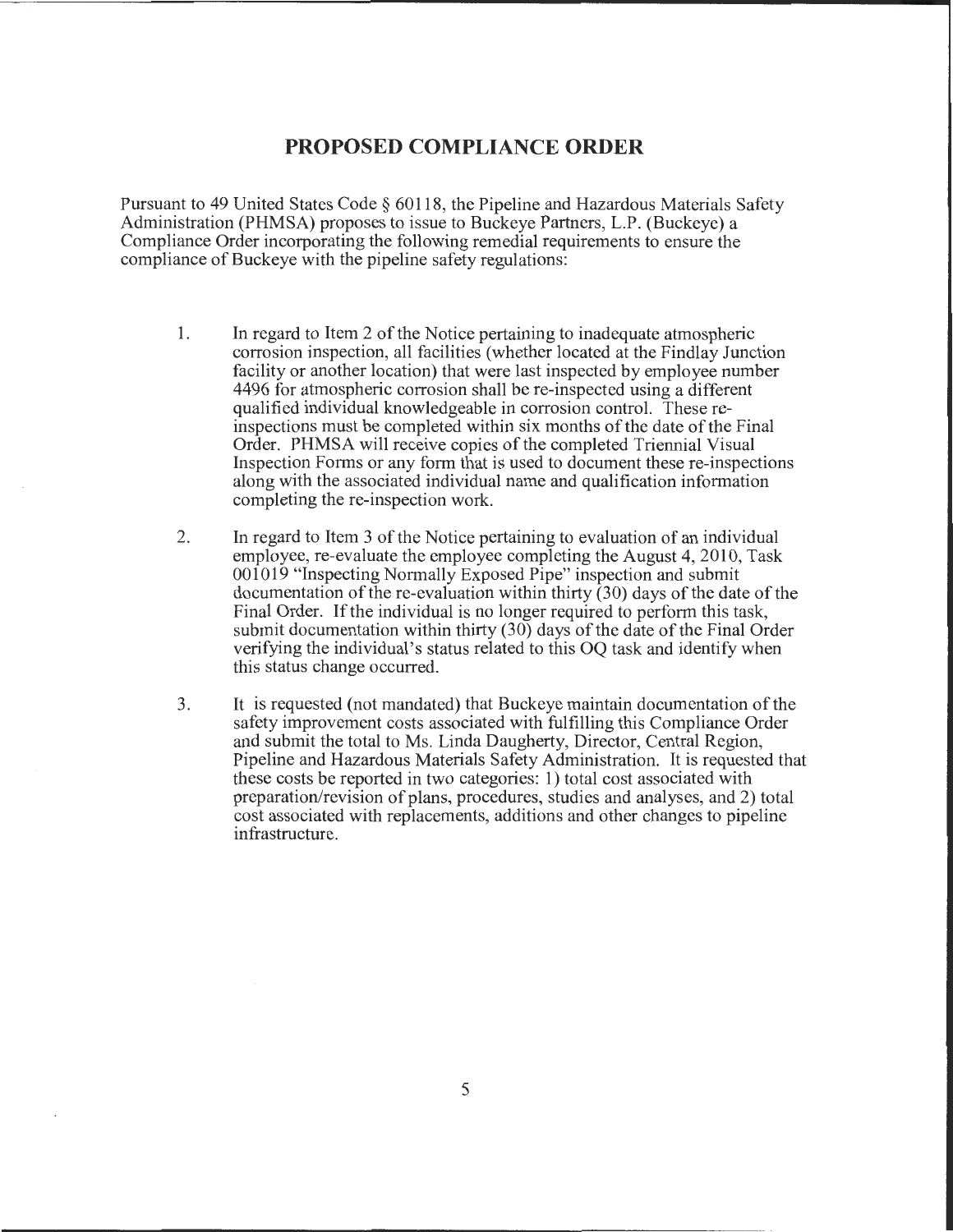# **Response Options for Pipeline Operators in Compliance Proceedings**

The requirements of 49 C.F.R. Part 190, Subpart B  $(\frac{6}{5})$  190.201–190.237) govern response to Notices issued by a Regional Director, Pipeline and Hazardous Materials Safety Administration (PHMSA).

Be advised that all material submitted by a respondent in response to an enforcement action is subject to being made publicly available. If you believe that any portion of your responsive material qualifies for confidential treatment under 5 U.S.C. 552(b), along with the complete original document you must provide a second copy of the document with the portions you believe qualify for confidential treatment redacted and an explanation of why you believe the redacted information qualifies for confidential treatment under 5 U.S.C. 552(b).

# I. **Procedures for Responding to a NOTICE OF PROBABLE VIOLATION:**

Within 30 days of receipt of a Notice of Probable Violation, the respondent shall respond to the Regional Director who issued the Notice in the following way:

- a. When the Notice contains a proposed **CIVIL PENALTY\*** --
	- 1. If you are not contesting any violations alleged in the Notice, pay the proposed civil penalty and advise the Regional Director of the payment. This authorizes PHMSA to issue an order making findings of violation and upon confirmation that the payment has been received PHMSA will close the case with prejudice to the respondent. Payment terms are outlined below;
	- 2. If you are not contesting any violations alleged in the Notice but wish to submit written explanations, information, or other materials you believe warrant mitigation of the civil penalty, you may submit such materials. This authorizes PHMSA to make findings and to issue a Final Order assessing a penalty amount up to the amount proposed in the Notice. Under 49 United States Code, § 60122, you are subject to a civil penalty not to exceed \$200,000 per violation per day the violation persists up to a maximum of \$2,000,000 for a related series of violations. For violations occurring prior to January 4, 2012, the maximum civil penalty may not exceed \$100,000 per violation per day, with a maximum penalty not to exceed \$1,000,000 for a related series of violations. Refer to 49 C.F.R. § 190.225 for assessment considerations upon which civil penalties are based;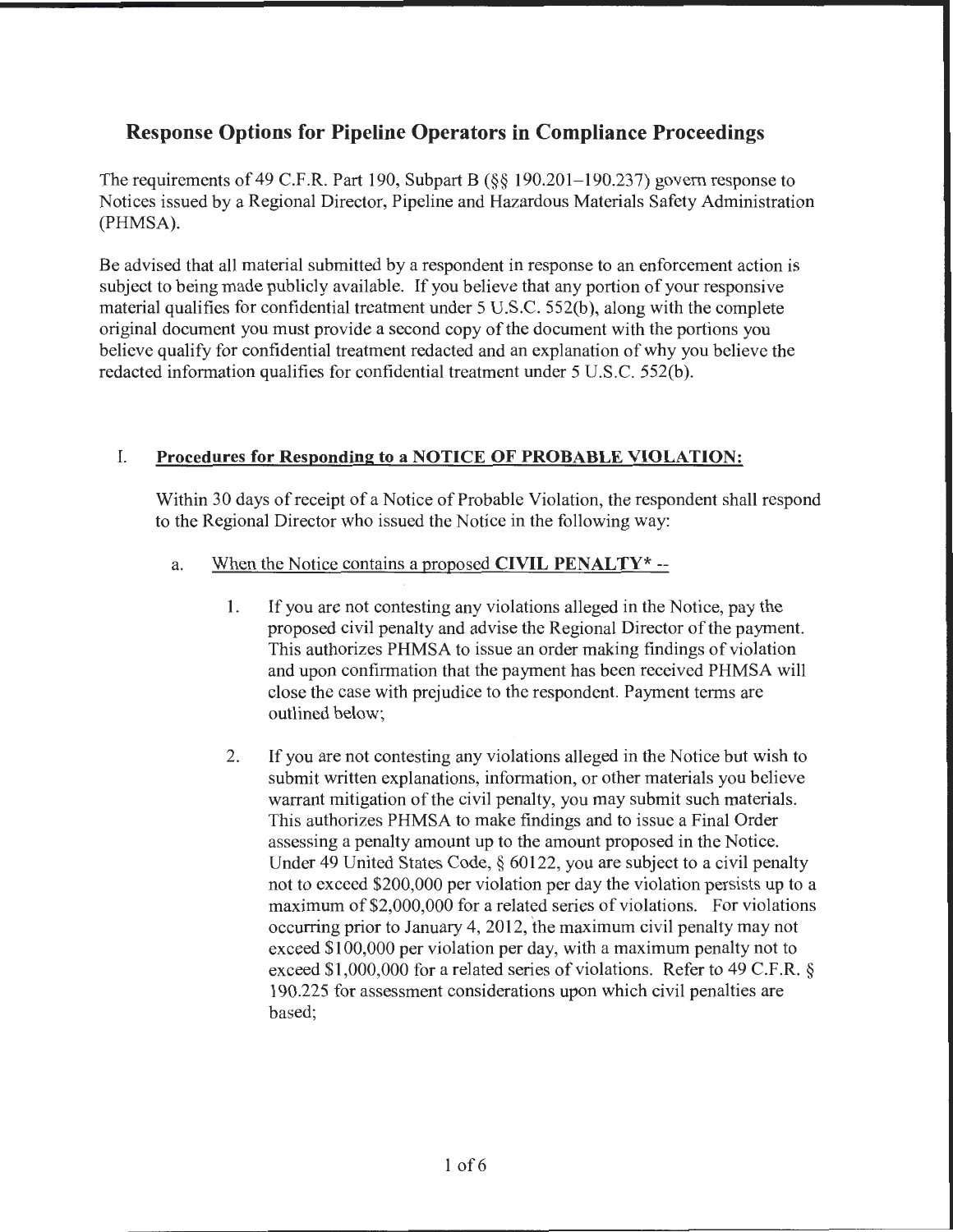- 3. If you are contesting one or more of the items in the Notice but are not requesting an oral hearing, submit a written response to the allegations and/or seek elimination or mitigation of the proposed civil penalty; or
- 4. Request a hearing as described below to contest the allegations and/or proposed assessment of a civil penalty.

## b. When the Notice contains a proposed **COMPLIANCE ORDER\*** --

- 1. If you are not contesting the compliance order, notify the Regional Director that you intend to take the steps in the proposed compliance order;
- 2. If you are not contesting the compliance order but wish to submit written explanations, information, or other materials you believe warrant modification of the proposed compliance order in whole or in part, or you seek clarification of the terms of the proposed compliance order, you may submit such materials. This authorizes PHMSA to make findings and issue a compliance order;
- 3. If you are contesting the proposed compliance order but are not requesting an oral hearing, submit written explanations, information, or other materials in answer to the allegations in the Notice and stating your reasons for objecting to the proposed compliance order items in whole or in part; or
- 4. Request a hearing as described below to contest the allegations and/or proposed compliance order items.

# c. When the Notice contains a **WARNING ITEM--**

No written response is required. The respondent is warned that if it does not take appropriate action to correct these items, enforcement action will be taken if a subsequent inspection reveals a violation.

\*Failure of the respondent to respond to the Notice within 30 days of receipt constitutes a waiver of the right to contest the allegations in the Notice and authorizes the Associate Administrator for Pipeline Safety to find facts as alleged in the Notice without further notice to the respondent and to issue a Final Order.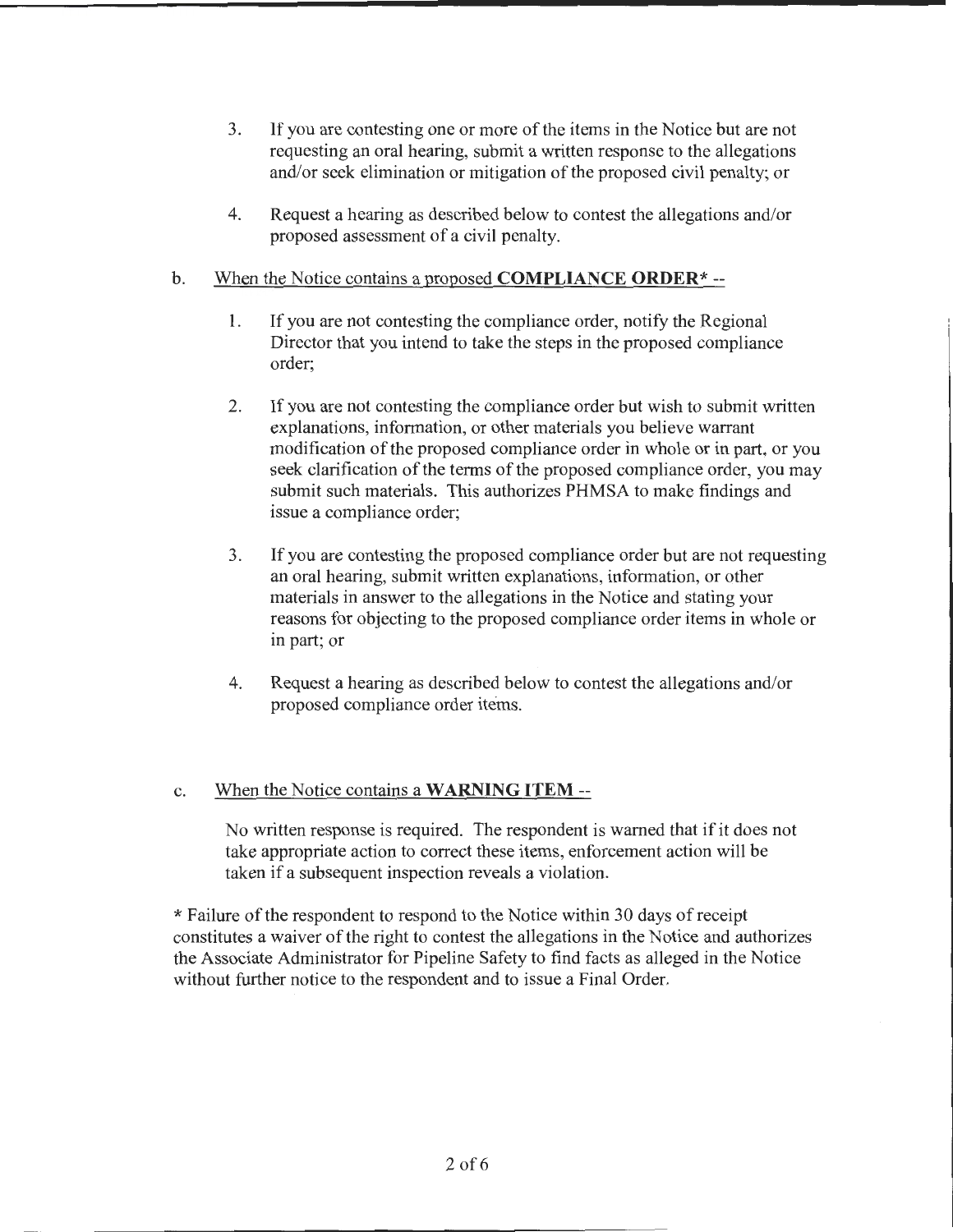# II. **Procedures for Responding to a NOTICE OF AMENDMENT\*--**

Within 30 days of receipt of a Notice of Amendment, the respondent shall respond to the Regional Director who issued the Notice in the following way:

- a. If you are not contesting the Notice, notify the Regional Director of your plans to address the inadequacies identified in the Notice;
- b. If you are not contesting the Notice but wish to submit written explanations, information, or other materials you believe warrant modification of the Notice of Amendment in whole or in part, or you seek clarification of the terms of the Notice of Amendment, you may submit such materials. This authorizes PHMSA to make findings and issue an Order Directing Amendment;
- c. If you are contesting the Notice of Amendment but are not requesting an oral hearing, submit written explanations, information, or other materials in answer to the allegations in the Notice and stating your reasons for objecting to the Notice of Amendment items in whole or in part; or
- d. Request a hearing as described below to contest the allegations in the Notice.

\* Failure of the respondent to respond to the Notice within 30 days of receipt constitutes a waiver of the right to contest the allegations in the Notice and authorizes the Associate Administrator for Pipeline Safety to find facts as alleged in the Notice without further notice to the respondent and to issue a Final Order.

### III. **Procedure for Requesting a Hearing**

A request for a hearing must be in writing and accompanied by a statement of the issues that the respondent intends to raise at the hearing. The issues may relate to the allegations, new information, or to the proposed compliance order or proposed civil penalty amount. Refer to 49 C.P.R.§ 190.225 for assessment considerations upon which civil penalties are based. A respondent's failure to specify an issue may result in waiver of the right to raise that issue at the hearing. The respondent's request must also indicate whether or not respondent will be represented by counsel at the hearing. Failure to request a hearing in writing within 30 days of receipt of a Notice waives the right to a hearing. In addition, if the amount of the proposed civil penalty or the proposed corrective action is less than \$10,000, the hearing will be held by telephone, unless the respondent submits a written request for an in-person hearing. Complete hearing procedures can be found at 49 C.P.R.§ 190.211.

# IV. **Extensions of Time**

An extension of time to prepare an appropriate response to a Notice may be granted, at the agency's discretion, following submittal of a written request to the Regional Director. The request must indicate the amount of time needed and the reasons for the extension. The request must be submitted within 30 days of receipt of the Notice.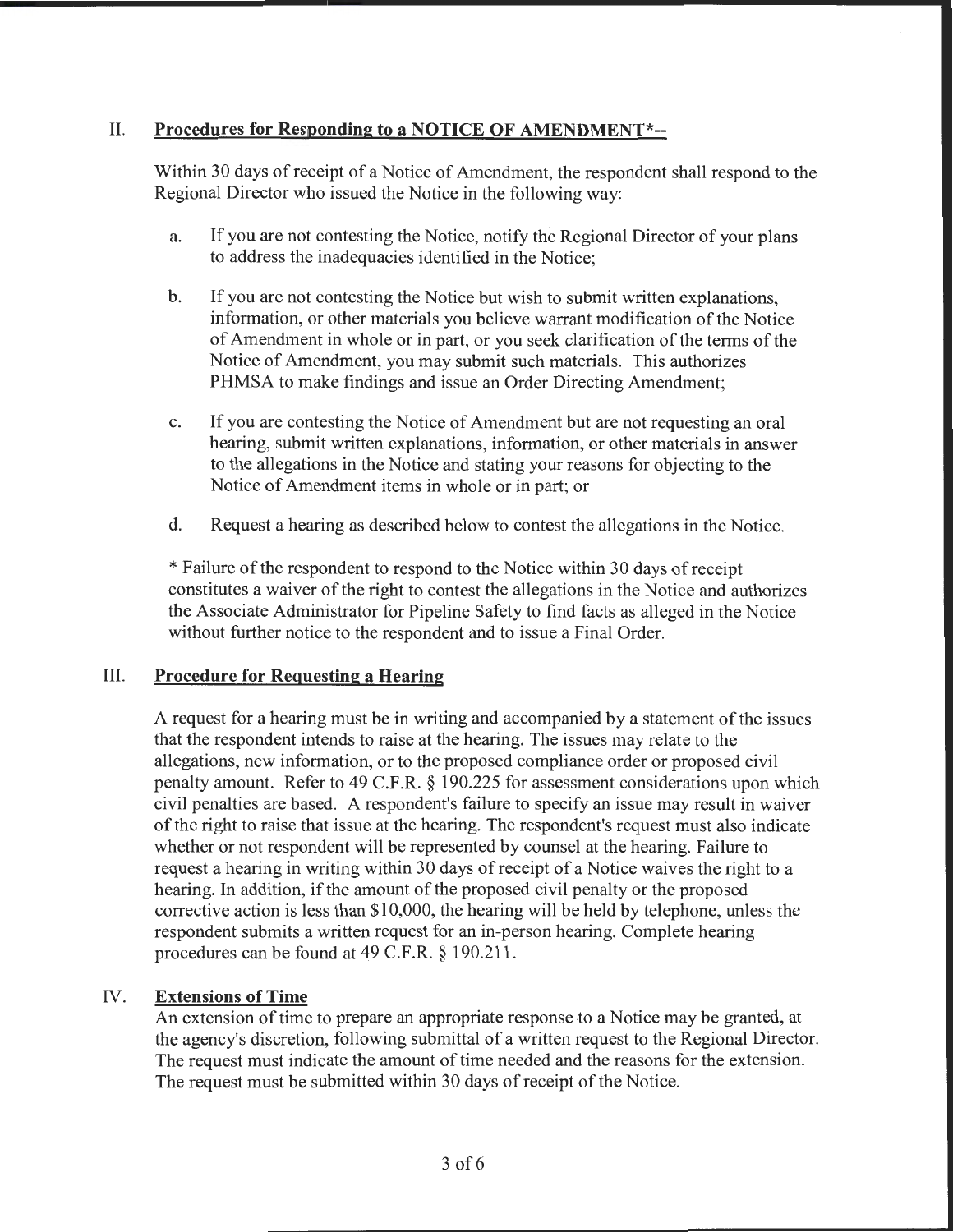## V. **Freedom of Information Act**

Any material provided to PHMSA by the respondent, and materials prepared by PHMSA including the Notice and any order issued in this case, may be considered public information and subject to disclosure under the Freedom of Information Act (FOIA). If you believe the information you are providing is security sensitive, privileged, confidential or may cause your company competitive disadvantages, please clearly identify the material and provide justification why the documents, or portions of a document, should not be released under FOIA. If we receive a request for your material, we will notify you if PHMSA, after reviewing the materials and your provided justification, determines that withholding the materials does not meet any exemption provided under the FOIA. You may appeal the agency's decision to release material under the FOIA at that time. Your appeal will stay the release of those materials until a final decision is made.

## VI. **The Rights of Small Entities To Enforcement Fairness and Policy Against Retaliation**

The Department of Transportation has a policy regarding the rights of small entities to regulatory enforcement fairness and an explicit policy against retaliation for exercising these rights. Our objective is to ensure a fair regulatory enforcement environment. If you feel you have been treated unfairly or unprofessionally, you may contact the PHMSA Office of Chief Counsel. You also have the right to contact the Small Business Administration's National Ombudsman at 1-888-REGFAIR or www.sba.gov/ombudsman regarding the fairness of the compliance and enforcement activities of this agency.

The Department of Transportation strictly forbids retaliatory acts by its employees. As such, you should feel confident that you will not be penalized for expressing your concerns about compliance and enforcement activities.

### VII. **Small Business Regulatory Enforcement Fairness Act Information**

The Small Business and Agricultural Regulatory Enforcement Ombudsman and **1** 0 Regional Fairness Boards were established to receive comments from small businesses about federal agency enforcement actions. The Ombudsman will annually evaluate the enforcement activities and rate each agency's responsiveness to small business. If you wish to comment on the enforcement actions of the Pipeline and Hazardous Materials Safety Administration, call 1-888-REG-FAIR (1-888-734-3247) or go to http://www.sba.gov/ombudsman/dsp\_faq.html.

### VIII. **Payment Instructions**

### *Civil Penalty Payments of Less Than \$10,000*

Payment of a civil penalty of less than \$10,000 proposed or assessed, under Subpart B of Part 190 of the Pipeline Safety Regulations can be made by certified check, money order or wire transfer. Payment by certified check or money order (containing the CPF Number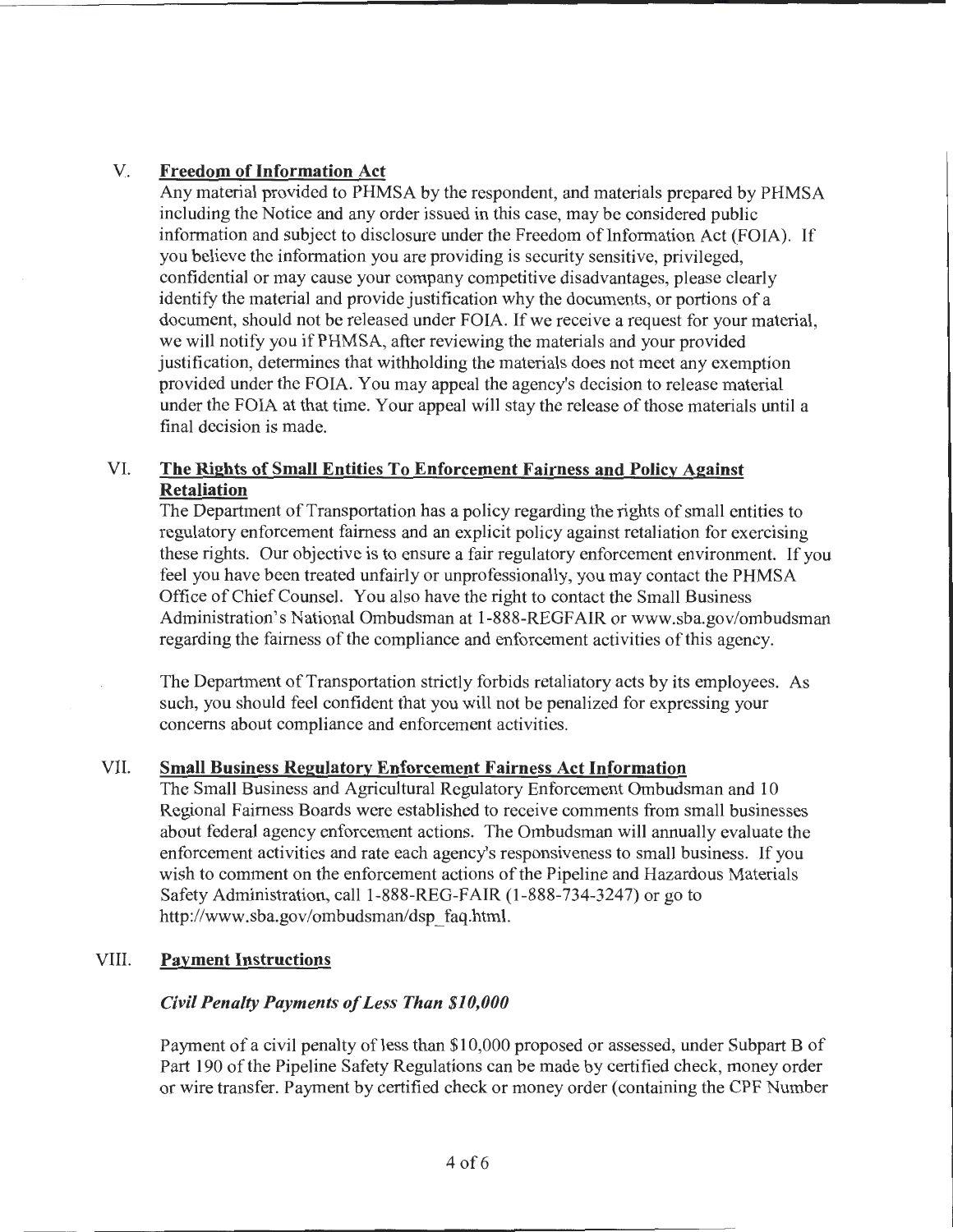for this case) should be made payable to the "Department of Transportation" and should be sent to:

Federal Aviation Administration Mike Monroney Aeronautical Center Financial Operations Division (AMZ-341) P.O. Box 269039 Oklahoma City, OK 73125-4915

Wire transfer payments of less than \$10,000 may be made through the Federal Reserve Communications System (Fedwire) to the account of the U.S. Treasury. Detailed instructions are provided below. Questions concerning wire transfer should be directed to the Financial Operations Division at (405) 954-8893, or at the above address.

#### *Civil Penalty Payments of\$10,000 or more*

۰

Payment of a civil penalty of \$10,000 or more proposed or assessed under Subpart B of Part 190 of the Pipeline Safety Regulations must be made wire transfer (49 C.F.R. § 89.21 (b)(3)), through the Federal Reserve Communications System (Fedwire) to the account of the U.S. Treasury. Detailed instructions are provided below. Questions concerning wire transfers should be directed to the Financial Operations Division at ( 405) 954-8893, or at the above address.